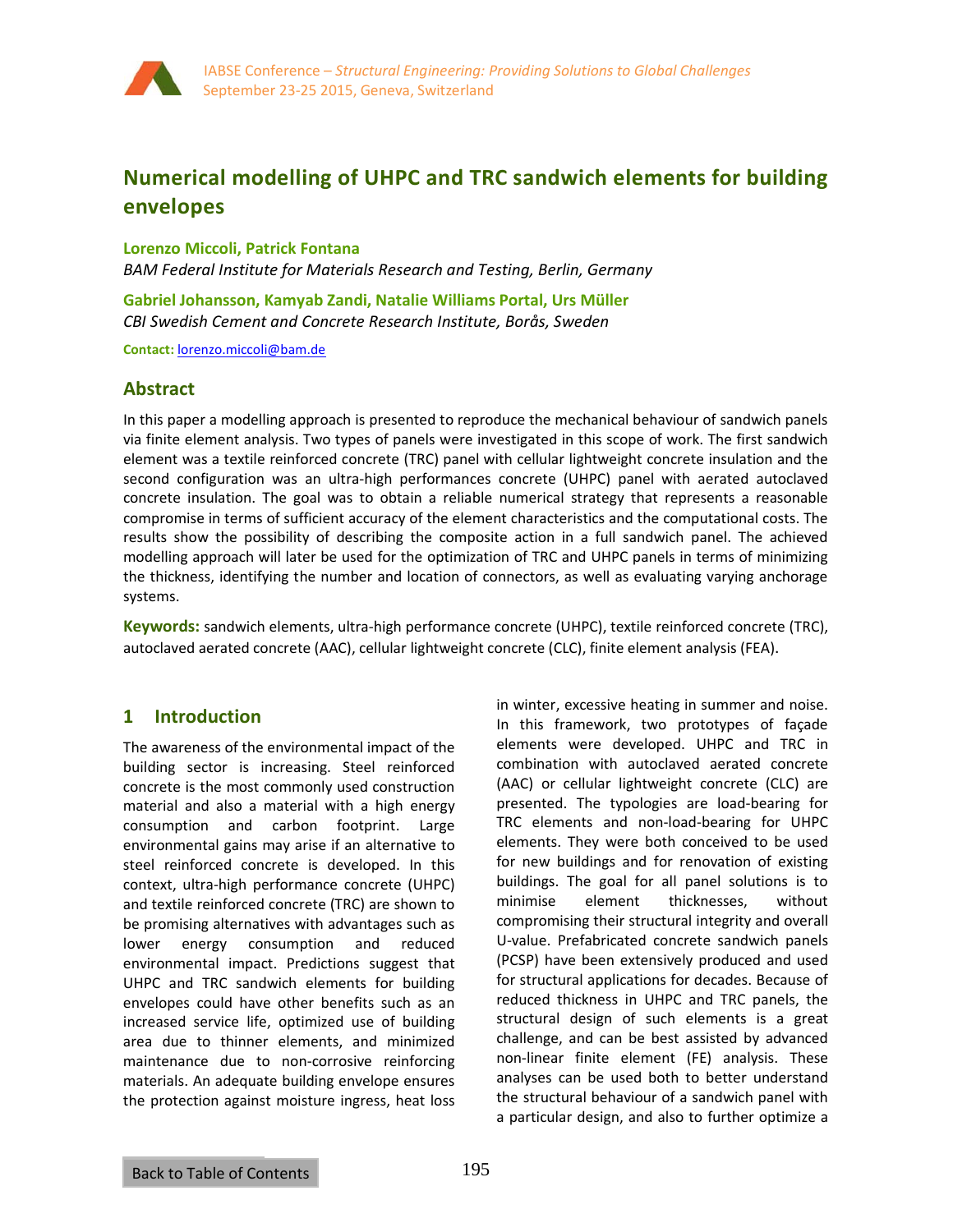given design. Therefore, it is important to have appropriate analysis methods for the structural design of UHPC and TRC panels using advanced FE analysis, which makes up the primary focal point of this study. The goal was to obtain a reliable numerical strategy that represents a reasonable compromise of sufficient accuracy of the element characteristics and the computational costs. The objectives were (1) to lay out a multi-level structural analysis approach for design and optimization of sandwich elements, and (2) to illustrate how the approach may be used for evaluation of a particular design. The achieved modelling approach will, in future, be used for the optimization of TRC and UHPC panels in terms of minimizing the thickness, identifying the number and location of connectors, as well as evaluating varying anchorage systems.

# **2 Façade element components**

In this study two kinds of insulation materials were employed: AAC and CLC. AAC provides a low thermal conductivity in combination with mechanical properties which is adequate as an insulation layer in composite elements [1]. CLC constitutes an affordable and sustainable alternative providing both structural and insulation characteristics. Two typologies are proposed in this work. The first one is a threelayer full panel with a structural layer of TRC and CLC insulation, including 3D carbon fibre grid as reinforcement and specially designed metal connectors (Figure 1). Connectors to transfer pressure and suction to load-bearing inner panel and anchors to transfer vertical and horizontal loads to the load-bearing inner panel are made of glass fiber reinforced polymer (GFRP). The second one is a two layer half panel with a structural layer of UHPC and AAC or CLC insulation. The general idea is to realise the external UHPC shell as a boxshaped element. Due to the support from the edges of the box no shear forces are generated in the UHPC-AAC/CLC interface during transport and service life. Thus, no additional connectors are necessary, provided that the bond between UHPC and AAC/CLC is sufficiently high to prevent the detachment of the layers when the composite element is tilted after demoulding and during transport. Moreover, the edges form a frame and improve the stiffness of the box-shaped element, allowing the decrease of the thickness of the exterior UHPC layer. Anchors to transfer vertical and horizontal loads to the load-bearing structure are made of steel. More details are reported in [2]. Figure 2 gives an overview of the geometry of the panels. The design was based on load assumptions required by Eurocode 2 [3].



*Figure 1. TRC full panel, load-bearing: 5 m × 3 m. GFRP pin-connector (A), GFRP flat anchor (B), TRC outer panel made of fine-grained concrete matrix + carbon textiles (C1), CLC insulation (C2), TRC inner panel (C2)* 



*Figure 2. UHPC half panel, non-load-bearing: 2 m × 3 m. UHPC box-shaped element (A), AAC/CLC insulation (B), steel anchor (C)*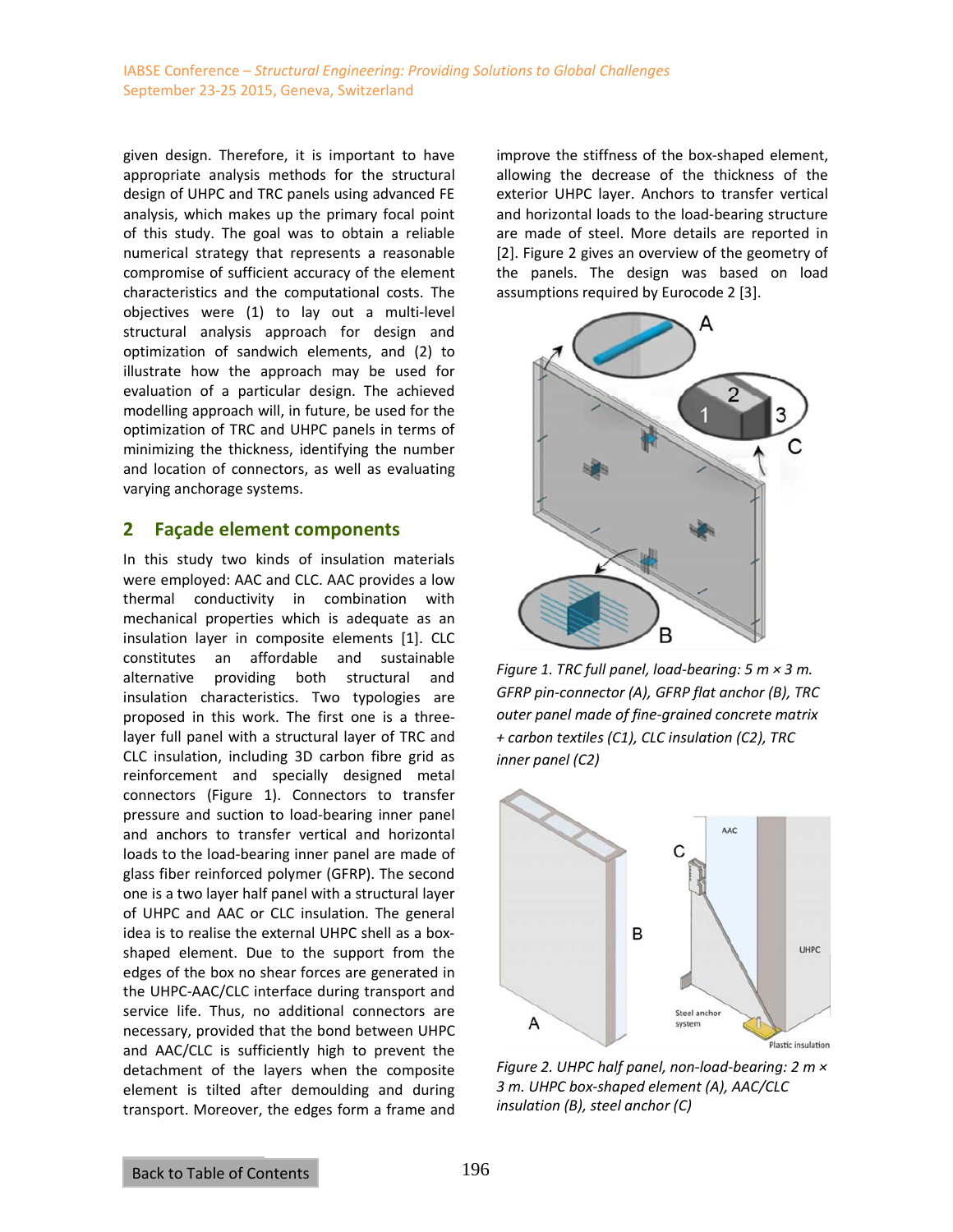# **2.1 Structural materials**

#### 2.1.1 TRC

Textile Reinforced Concrete (TRC) is a composite material fabricated of a fine-grained concrete matrix reinforced by bi- or multi-axial 2D and 3D textile fabrics. The replacement of conventional steel reinforcement with non-corrosive textile fibres could decrease the need for a thick concrete cover as it offers improved durability properties in concrete. These alternative reinforcement materials also offer a much lower density (1800- 3000 kg/m<sup>3</sup>) in comparison to steel reinforcement bars (7850 kg/m<sup>3</sup>) which further contributes to a reduction in dead weight. A fine-grained concrete with a minimum aggregate size of  $d_{\text{max}}$  4 mm was used. The exclusion of large aggregates increases shrinkage which introduces substantially more internal microcracks. The defects inherently cause the tensile strength of the matrix to reduce. Considering these aspects a tensile strength in the order of about 4% of the compressive strength was adopted (Table 1).

# 2.1.2 UHPC

UHPC exhibits extreme high strength and excellent chemical durability. The exceptional properties of UHPC are the result of a high packing density based on an optimised particle size distribution and significant reduction of water in the cement paste compared to ordinary concrete [4]. The UHPC adopted is based on Dyckerhoff Nanodur® technology. Nanodur compound contains ultrafine components (Portland cement, blast furnace slag, quartz, synthetic silica) smaller than 250 μm that are dry mixed intensively. Further reduction of embodied energy was achieved by the replacement of Portland cement with less energy intensive types of cement or supplementary cementitious materials (SCM) originating also from industrial residuals.

# **2.2 Insulation materials**

# 2.2.1 AAC

The material structure of AAC is characterised by a solid skeleton and aeration pores being formed during the aluminum-driven expansion of the slurry. The foam-like structure of AAC, with its solid skeleton acting as partitioning walls between the aeration pores [5], leads to an optimum correlation between weight and compressive strength. Millions of aeration pores lead to a low thermal conductivity making AAC a highly thermal insulating building material. Thermal conductivity depends on temperature, density, structure and chemical nature of the material. For this reason, improvements of the thermal performance of AAC had been mainly achieved by reducing the dry density.

# $222$  CLC

In order to be used as a high performance insulation material, very low density CLC was developed. Given the high volume of foam, the main challenge is to guarantee that the cementitious matrix sets fast enough to sustain the porous structure without collapse of the foam. For this purpose, calcium aluminate cement was chosen as binder, which sets much faster when compared to Portland cement. In CLC, the mechanical properties are very much dependent on the homogeneity of the air void distribution.

# **3 Multi-level structural modeling**

The multi-level structural analysis of sandwich panels in this paper is based on the multi-level structural assessment strategy for reinforced concrete bridge deck slabs proposed in Plos *et al.* [6] with the principle of successively improved evaluation in structural analysis outlined in Sustainable Bridges [7][8]. Both structural elements, slabs and panels, share some similarities in terms of structural behaviour, and thus could be modelled in FEA following the same principals. In Figure 3, a flow diagram for the analyses is illustrated. It starts with an initial design using simplified analysis methods. However, for an in-depth evaluation of a design as well as optimization of a design, more advanced structural analyses describing all possible failure modes and resistance models that are more accurate and reliable are needed. Some of these analyses are described below in detail.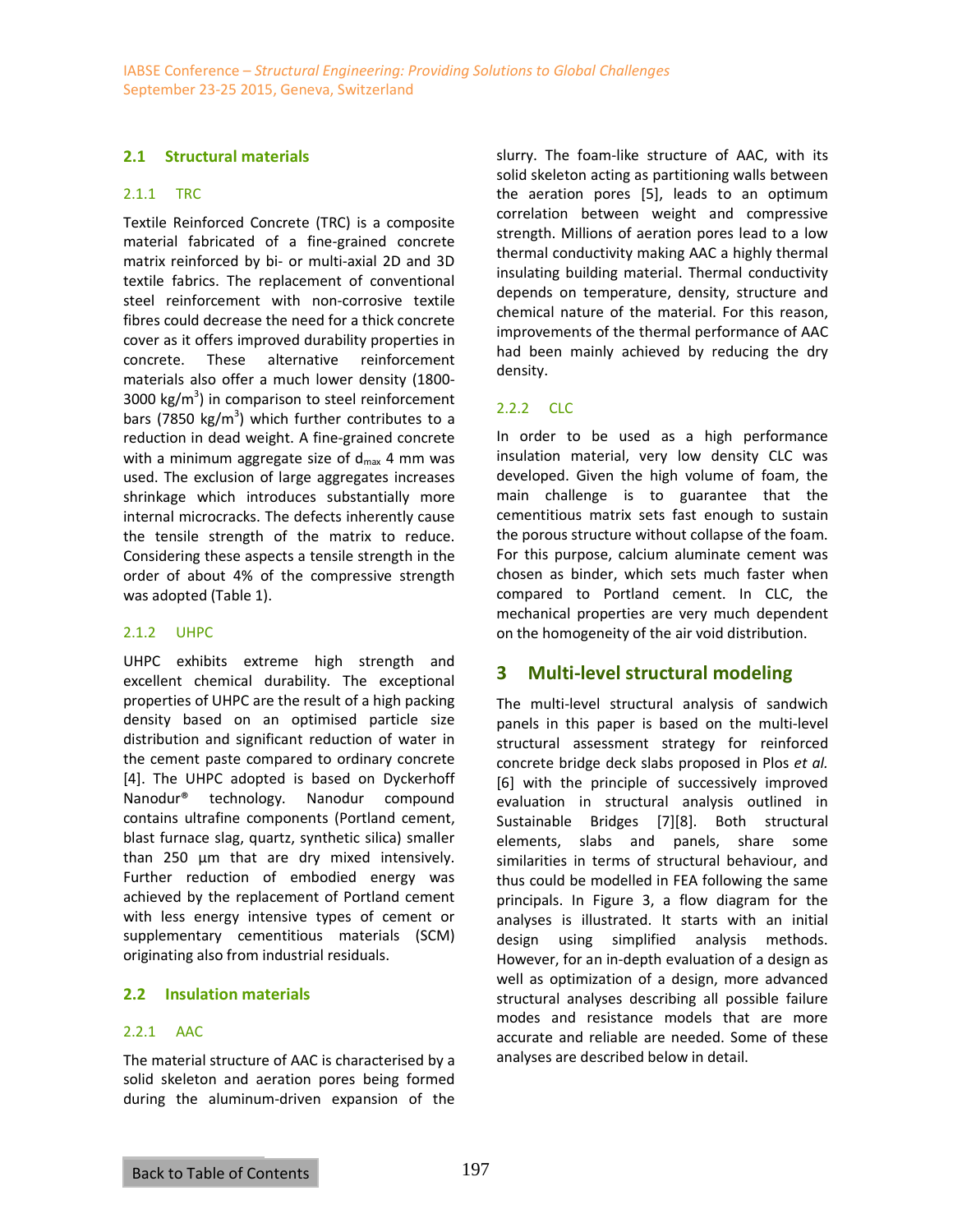#### **3.1 3D linear shell analysis**

Here, the structural analysis is performed using 3D FE models, primarily based on shell or bending plate theory. The analysis is made assuming linear response to be able to superimpose the effect of different loads, in order to achieve the maximum load effects in terms of cross-sectional forces and moments throughout the structure for all possible load combinations. Since both geometrical simplifications and the assumption of linear material response result in unrealistic stress concentrations, and because the rebar are normally arranged in strips with equal bar diameter and spacing, the redistribution of the linear cross-sectional forces and moments are necessary. Recommendations on redistribution widths for bending moments and shear forces are given in Pacoste et al. [9]. The structural analysis can be seen as "linear elastic with limited redistribution" according to Eurocode 2 [3]. The load effect is then compared with corresponding resistance in similar way as at level I.

#### **3.2 3D non-linear shell analysis**

In a non-linear analysis, the loads are successively increased until failure of the structure is reached. In practice, due to the excessive amount of work it would require, non-linear analysis cannot be made for all possible load combinations, but only for the most critical loads. At this level, shell (or bending plate) finite elements are used. The reinforcement is included in the FE model but assumed to have perfect bond to the concrete; it is preferably modelled as embedded reinforcement layers in the shell elements, strengthening the concrete in the direction and at the level of the reinforcement bars. In such a model, bending failures will be reflected in the analysis, whereas out-of-plane shear, punching, or anchorage failures are not reflected. Instead they must be checked by local resistance models. With this level of accuracy on the structural analysis, resistance models at higher levels of approximation according to MC2010 [10] are preferably used. For shear type failures, models taking into account the in-plane stressstate from the non-linear analysis are recommended.



*Figure 3. Scheme for multi-level structural modelling of RC element, adopted from Plos et al. (2015)*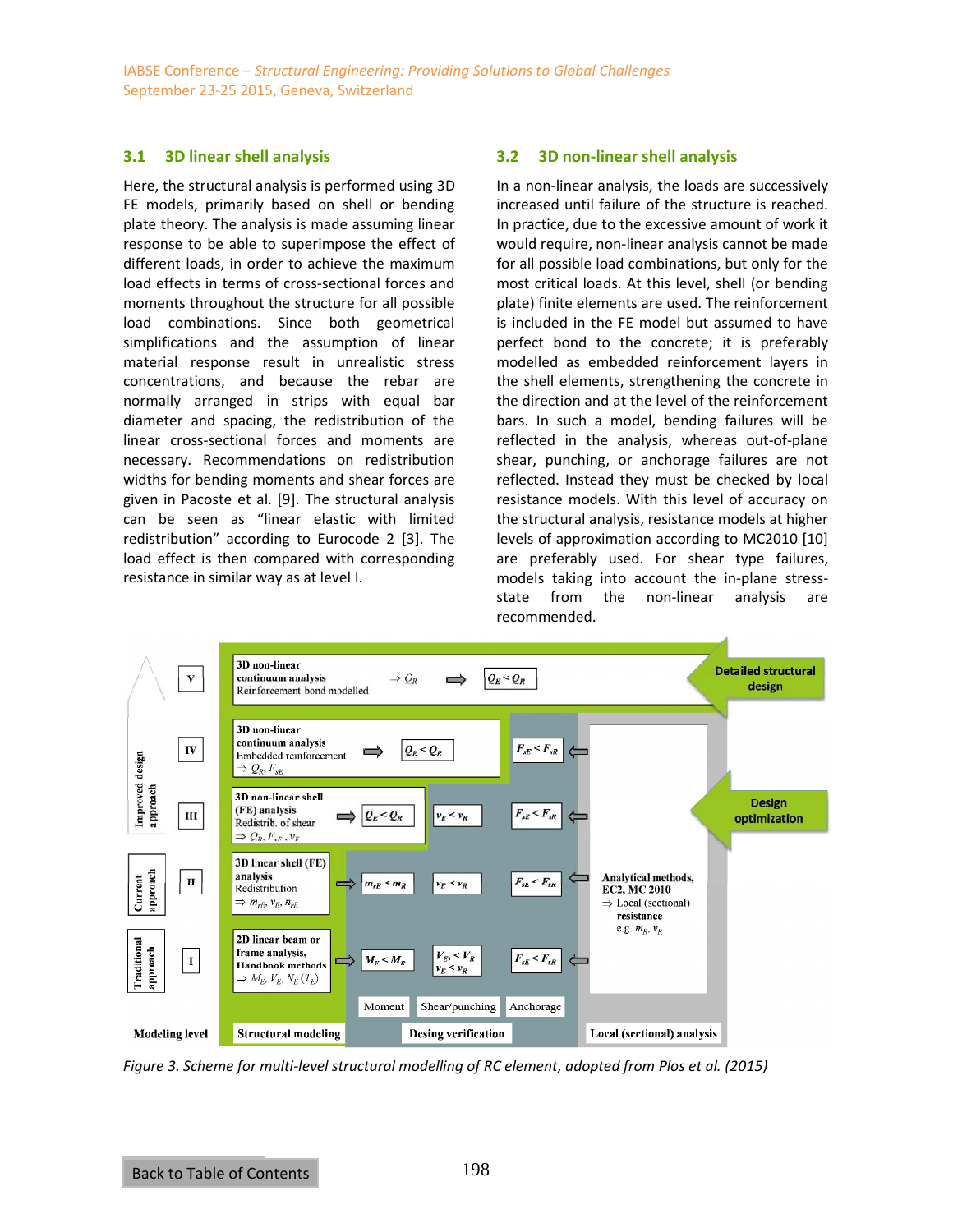#### **3.3 3D non-linear continuum analysis**

Compared to the level IV analysis, the reinforcement is modelled using separate finite elements. Furthermore, the bond-slip behaviour of the interface between the reinforcement and the concrete is included.

With a fine mesh, individual cracks can be studied and anchorage failure can be reflected in the analysis. With this level of accuracy in the structural analysis, the intention is that no major failure modes should be necessary to check using separate resistance models.

#### **3.4 Modelling the effect of deterioration**

When the structure is deteriorated due to reinforcement corrosion, frost damage or alkalisilica reaction, the structural effect of the deterioration needs to be accounted for in the analysis. At levels I and II, the deterioration will affect the structural analysis only if the stiffness relations are altered, whereas the resistance calculations are more directly influenced. With non-linear structural analysis at levels  $III - V$ , lowered material strengths, concrete cover spalling and deteriorated reinforcement-concrete interactions may be directly included in the FE model. Recommendations on how to take into account the effect of deterioration can be found in Zandi et al. [12] for corrosion and in Zandi et al. [11] for frost. No deterioration however is included in the analyses presented in this paper.

# **3.5 Safety format**

For each level of analysis, a relevant safety format should be used. When a two-step procedure is used to determine the load-carrying capacity, as at levels I and II, the partial factor method is normally used. For non-linear analysis, using a one-step procedure to determine the loadcarrying capacity at the structural level, safety formats based on global safety factors according to MC2010 [10] are recommended. This applies to level V as well as levels III and IV for the types of failures reflected in the non-linear analysis. When there are failure modes which are not reflected in the analysis, these are checked using separate resistance models, such as the partial factor method. When safety formats based on global safety factors are used, and bending failures in skew directions and shear type failures govern the capacity, the modelling uncertainty used should be given special attention. For the case studies below, the different analysis levels are compared using mean values. In this way, the variance safety formats do not influence the comparison. Instead, it is the ability of the structural analysis and resistance models to predict the load-carrying capacities that is evaluated.

# **4 Modelling of TRC panel at level V**

# **4.1 FE mesh**

Given the symmetry lines, only a quarter of the TRC panel was included in the FE model. Nodal translations were prevented in x-direction along symmetry line 1, in z-direction along symmetry line 2, and in y-direction along the edge of the inner panel. Concrete, insulation and connectors are all modelled with 3D solid elements which are based on numerical integration with 1-point integration scheme over the volume. The mean element size was 10 mm. The textile reinforcement is modelled as grid reinforcement, embedded in solid elements with prescribed bond-slip relation (Figure 4).



*Figure 4. TRC full panel numerical modelling*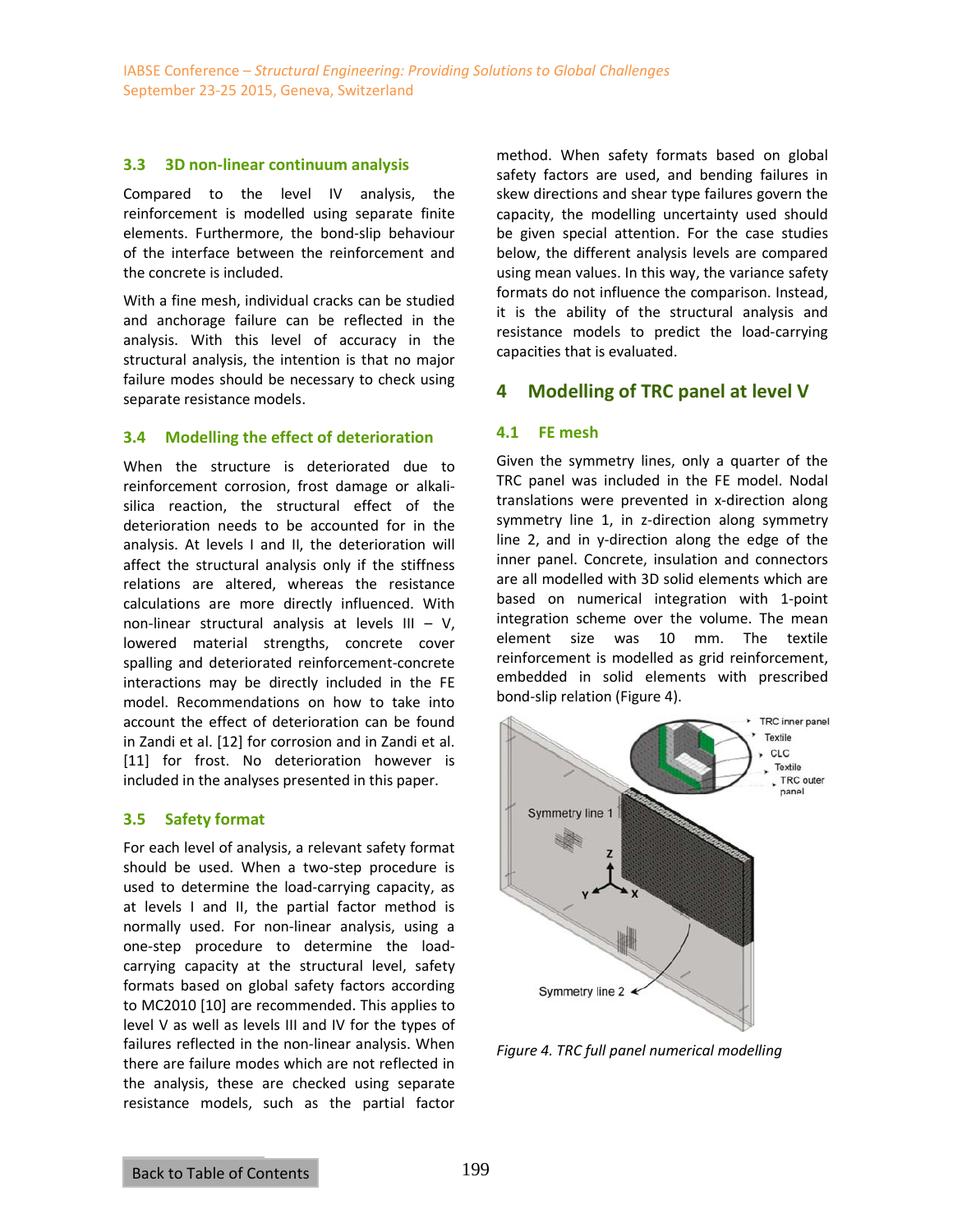#### **4.2 Material properties**

For the compressive behaviour of the concrete, a modified Thorenfeldt curve was used. The original Thorenfeldt curve describes the stress-strain relationship of a 300 mm long cylindered concrete specimen. As the strain values in the curve are dependent on the specimen length, the strain needs to be modified to the length of the crushing elements in the model according to [12]. It is assumed that crushing occurs in one element row above or below the embedded connectors (which was later verified in the analysis) and therefore the Thorenfeldt curve is modified to the appropriate size of 10 mm. For tensile behaviour of the concrete, the tension softening was taken into account using a predefined Hordijk´s curve in DIANA. The material properties adopted are reported in Table 1.

*Table 1. Material properties for TRC panel* 

| Compressive strength [MPa]         | 84.7  |
|------------------------------------|-------|
| Tensile strength [MPa]             | 3.1   |
| Young's modulus [GPa]              | 41.8  |
| Fracture energy [N/m]              | 146.2 |
| Linear elastic material properties |       |
| Young's modulus [GPa]              | 15    |
| Poisson's ratio [-]                | 0.2   |
| Linear elastic material properties |       |
| Young's modulus [GPa]              | 230   |
| Poisson's ratio [-]                | 0.2   |
|                                    |       |

#### **4.3 Analysis procedure**

The crack model chosen for the concrete was a total strain based model with rotating crack approach. The effective bandwidth length was assumed to match the element sizes. Three analyses were carried out using different loading sets which are described in section 4.4. An incremental static analysis was made using an explicitly specified load step size and a Newton– Raphson iterative scheme to solve the non-linear equilibrium equations.

#### **4.4 Results**

Three analyses were carried out using different loading sets; the results in term of load-deflection curves are shown in Figures 5 and 6. In the first analysis, the imposed load was applied as a distributed load on the top of the inner panel; see Figure 5. The maximum imposed load at the ultimate limit state (ULS) for a 3m x 5m panel located in the ground floor of a 5-storey building was calculated to be 255 kN/m; this is marked "ULS" in Figure 5. The analysis showed that the panel can resist an imposed load well above the ULS load. The panel ultimately failed at the load level of approx. 400 kN/m due to crushing of the inner panel at the loading position. This indicates that higher loads can be carried if the loading area of the inner panel could be increased.

In the second analysis, the compressive strength of concrete at the top of the inner panel was increased by 30%, which hypothetically would have the same impact as if the loading area had been increased. Moreover, panel warping caused by shrinkage and unfavourable temperature gradient of 20 °C was included prior to impose loading. The results shown in Figure 5 illustrate that a total deflection of 2.71 mm at the middle of the panel has taken place due to shrinkage and temperature loads prior to imposed load, and that increased concrete strength have led to increased load-carrying capacity of the panel. It should be noted that in both analyses the stresses in the textile reinforcement have been relatively small and that no indication of bucking in the panel was observed.

In the third analysis, the loads were applied in the following order: (a) shrinkage load, (b) temperature gradient of 20 °C, (c) ULS imposed load of 255 kN/m, and (d) wind load as a pressure on the surface of the outer panel up to the failure of the panel. The maximum wind load at ULS for a panel located in the top floor of a 5-storey building in Stockholm region was calculated to be  $-1.41$  kN/m<sup>2</sup>; this is marked "ULS" in Figure 6. The analysis has shown relatively small stresses in pin connectors but high stresses in the concrete around the pin connectors. The preliminary failure was found to be the failure of outer panel in bending, and a final failure mode was the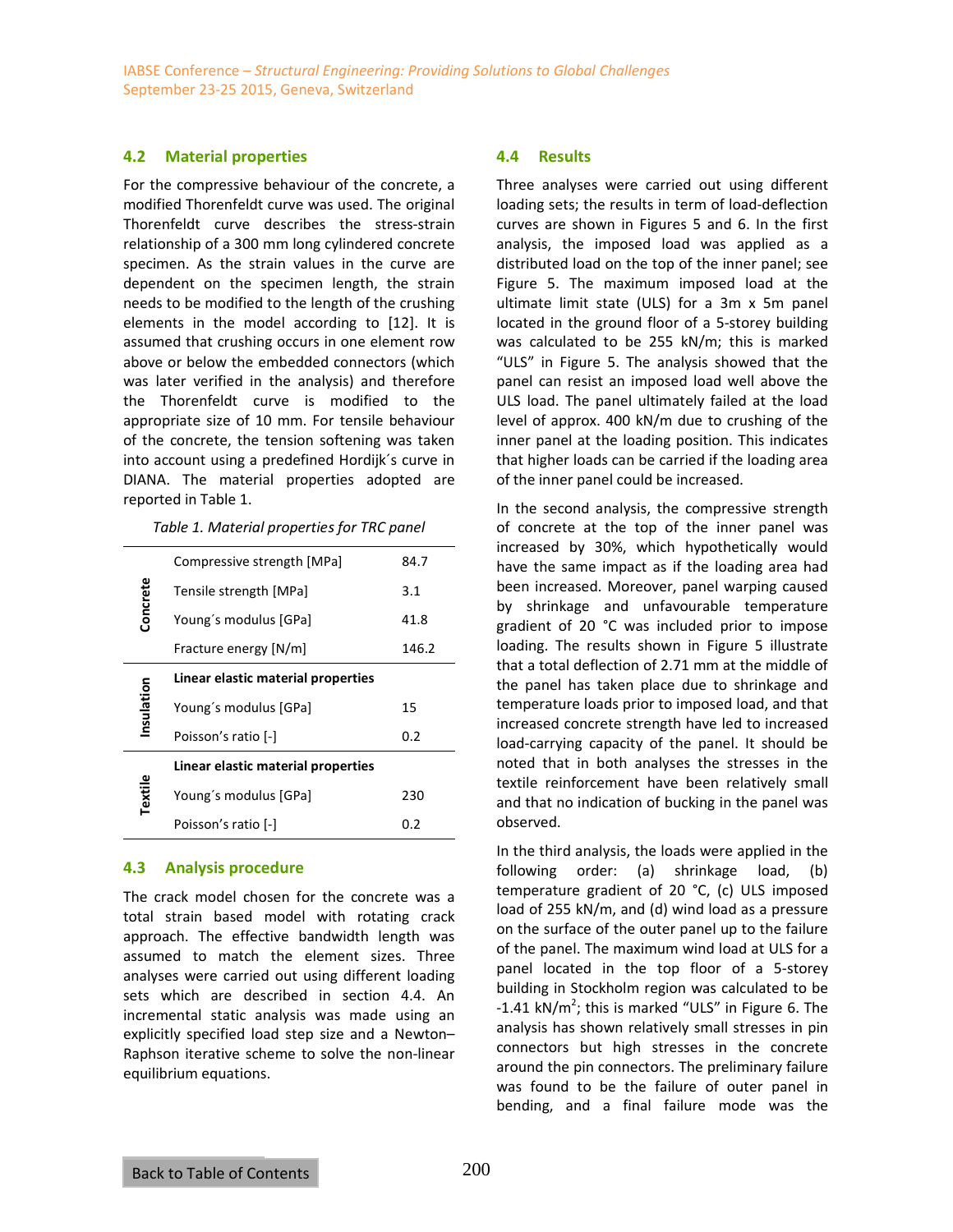anchorage failure of textile reinforcement. Overall, the load-carrying capacity of the panel was higher than the ULS wind load.



*Figure 5. TRC full panel. Imposed load-mid-panel deflection curves* 



*Figure 6. TRC full panel. Wind load-mid-panel deflection curves* 

# **5 Modelling of UHPC panel at level V**

#### **5.1 FE mesh**

Similar to the TRC panel, only a quarter of the panel was included in the FE model. Nodal translations were prevented in x-direction along symmetry line 1, in z-direction along symmetry line 2, and in y-direction along the edge of the panel. Concrete, insulation and pin connectors are modelled with 3D solid elements which are based on numerical integration with 1-point integration scheme over the volume. The mean element size was 50 mm (Figure 7).





# **5.2 Material properties**

The material data used for the modelling were mostly retrieved from experimental studies carried out. For the compressive and tensile behaviour of the concrete, the material properties below were used (Table 2). A linear elastic behaviour was assumed for the insulation.

*Table 2. Material properties for UHPC panel.* 

| <b>UHPC</b> | Compressive strength [MPa]         | 150.0 |
|-------------|------------------------------------|-------|
|             | Tensile strength [MPa]             | 15.0  |
|             | Young's modulus [GPa]              | 60    |
|             | Fracture energy [N/m]              | 180   |
|             | Linear elastic material properties |       |
| Insulation  | Young's modulus [GPa]              | 1.6   |
|             | Poisson's ratio [-]                | 0.2   |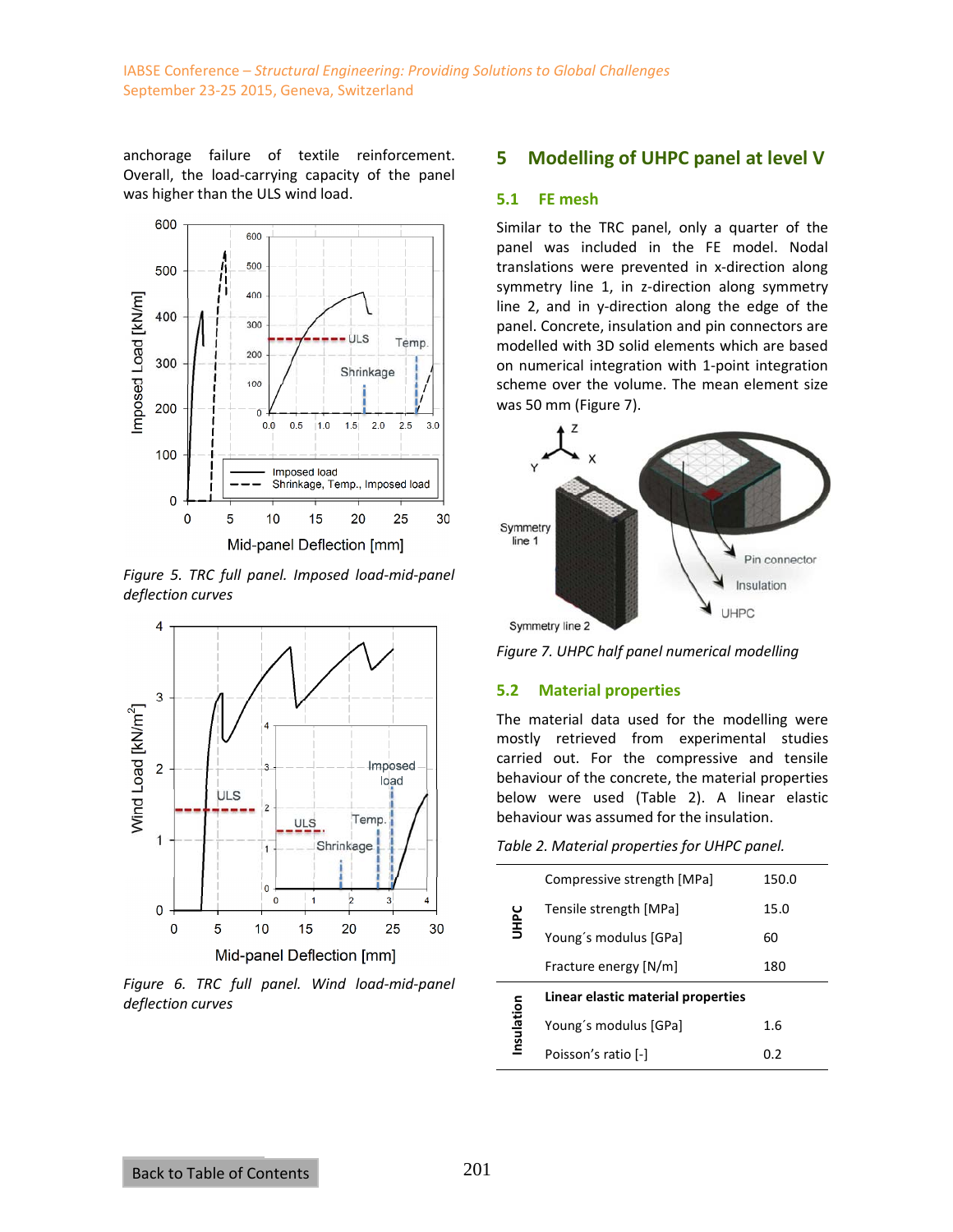#### **5.3 Analysis procedure**

The crack model chosen for the concrete was a total strain based model with rotating crack orientation. The effective bandwidth length was assumed to match the element sizes. Only the wind load was applied as a pressure on the surface of the outer panel. An incremental static analysis was made using an explicitly specified load step size and a Newton– Raphson iterative scheme to solve the non-linear equilibrium equations.

#### **5.4 Results**

The deflection curve obtained from the analysis is given in Figure 8. In general, three regions can be recognized in load-deflection curve that are marked on the figure and described below:

1) Region  $(1)$ : bending cracks at the center of the panel appear one after the other.

2) Region ②: first the edge of the box gradually cracks and thus the additional stiffness from insulation material comes fully to play. Later, one major crack at the edge of the box leads to a sharp drop in the load.

4) Region $(3)$ : cracks around the pin connectors take place and limit the capacity.

Overall, the load-carrying capacity of the panel was higher than the ULS wind load.



*Figure 8. UHPC half panel. Wind load-mid-panel deflection curves*

# **6 Conclusions**

The goal of this paper was to obtain a reliable numerical strategy representing a reasonable compromise in terms of sufficient accuracy of the element characteristics and the computational costs. The possibility of describing the composite actions in load-bearing panels (TRC) and non-loadbearing panels (UHPC) was investigated. This work represents a preliminary study in which the capability of the structural analysis and resistance models to predict the load-carrying capacities is evaluated. A multi-level structural analysis of sandwich panels was first outlined. To reduce computational costs for both panel typologies only a quarter of the panel was included in the FE model. The thickness of structural layers for both sandwich panels was calibrated for a wind load of 1.7 KN/ $m^2$ . The analyses curves related to the wind load actions show a good correlation with the expected results in terms of design loads. The TRC panels show an out of plane resistance going over the design threshold. Following the loaddisplacement curve the first crack appear in correspondence of a wind load of about 3  $KN/m^2$ . This result can be related to the beneficial effect of the multilayered section able to increase the global stiffness of the sandwich panel. For the UHPC panel the first crack appears in correspondence of a wind load of about 0.7  $KN/m^2$ , confirming the low contribution of the insulation material to the global stiffness of the element.

# **7 Acknowledgments**

This research study was made possible with the support of the European Union's  $7<sup>th</sup>$  Framework Programme for research, technological development and demonstration under grant agreement no. 608893 (H-House, www.h-houseproject.eu).

# **8 References**

- [1] *European Technical Approval ETA-05/0093. Multipor thermal insulation panel*. Valid to June 1st, 2019. 2011.
- [2] Miccoli L., Fontana P., Silva N., Klinge A., Cederqvist C., Kreft O., Qvaeschning D., and